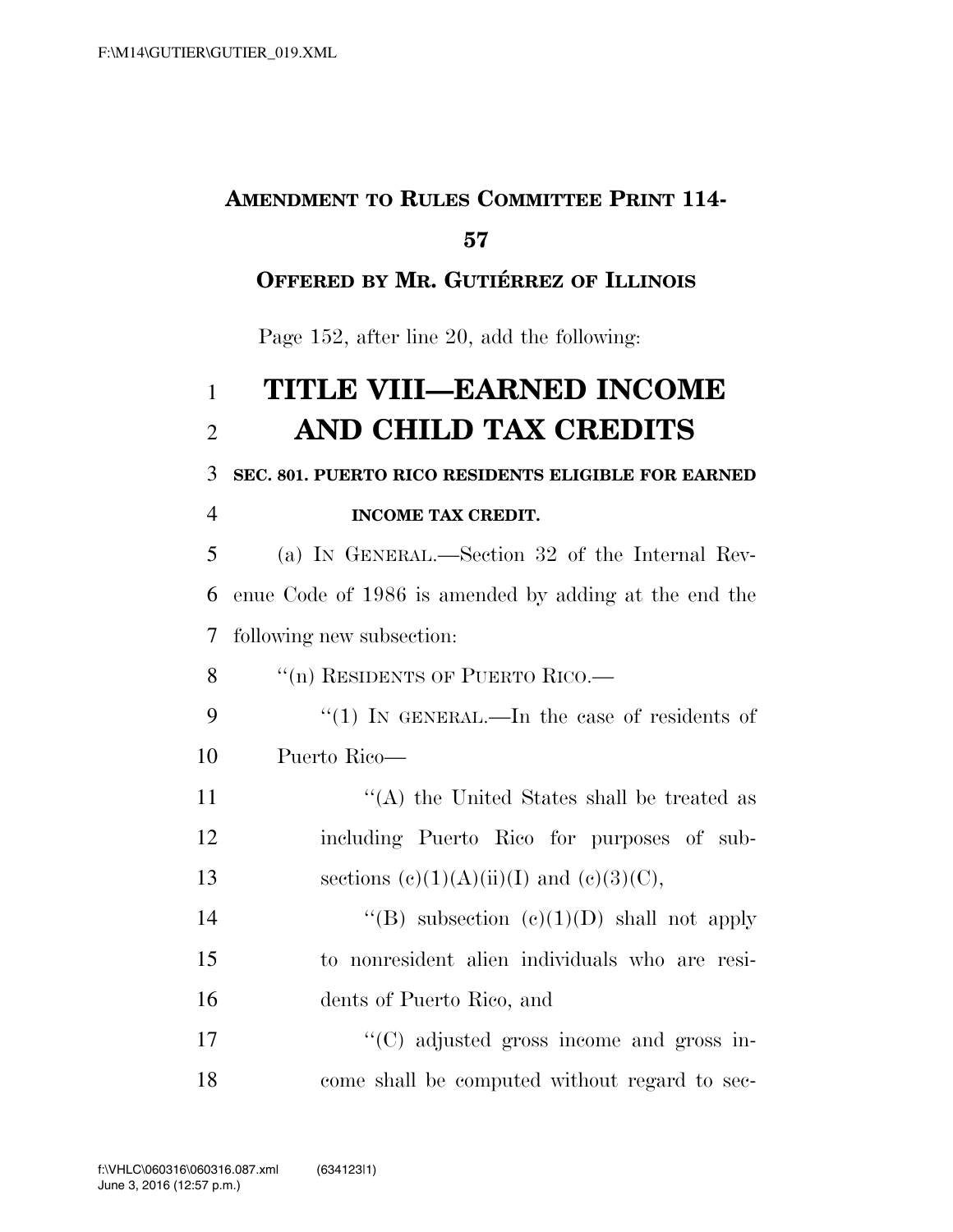$\mathfrak{D}$ 

1 tion 933 for purposes of subsections  $(a)(2)(B)$ 2 and  $(e)(2)(A)(i)$ .

3 "(2) LIMITATION.—The credit allowed under this section by reason of this subsection for any tax- able year shall not exceed the amount, determined under regulations or other guidance promulgated by the Secretary, that a similarly situated taxpayer would receive if residing in a State.''.

 (b) CHILD TAX CREDIT NOT REDUCED.—Subclause 10 (II) of section  $24(d)(1)(B)(ii)$  of such Code is amended by inserting before the period ''(determined without re- gard to section 32(n) in the case of residents of Puerto Rico)''.

 (c) EFFECTIVE DATE.—Notwithstanding section 2, the amendments made by this section shall apply to tax-able years beginning after December 31, 2015.

 **SEC. 802. EQUITABLE TREATMENT FOR RESIDENTS OF PUERTO RICO WITH RESPECT TO THE RE- FUNDABLE PORTION OF THE CHILD TAX CREDIT.** 

21 (a) IN GENERAL.—Section  $24(d)(1)$  of the Internal Revenue Code of 1986 is amended by inserting ''or section 933'' after ''section 112''.